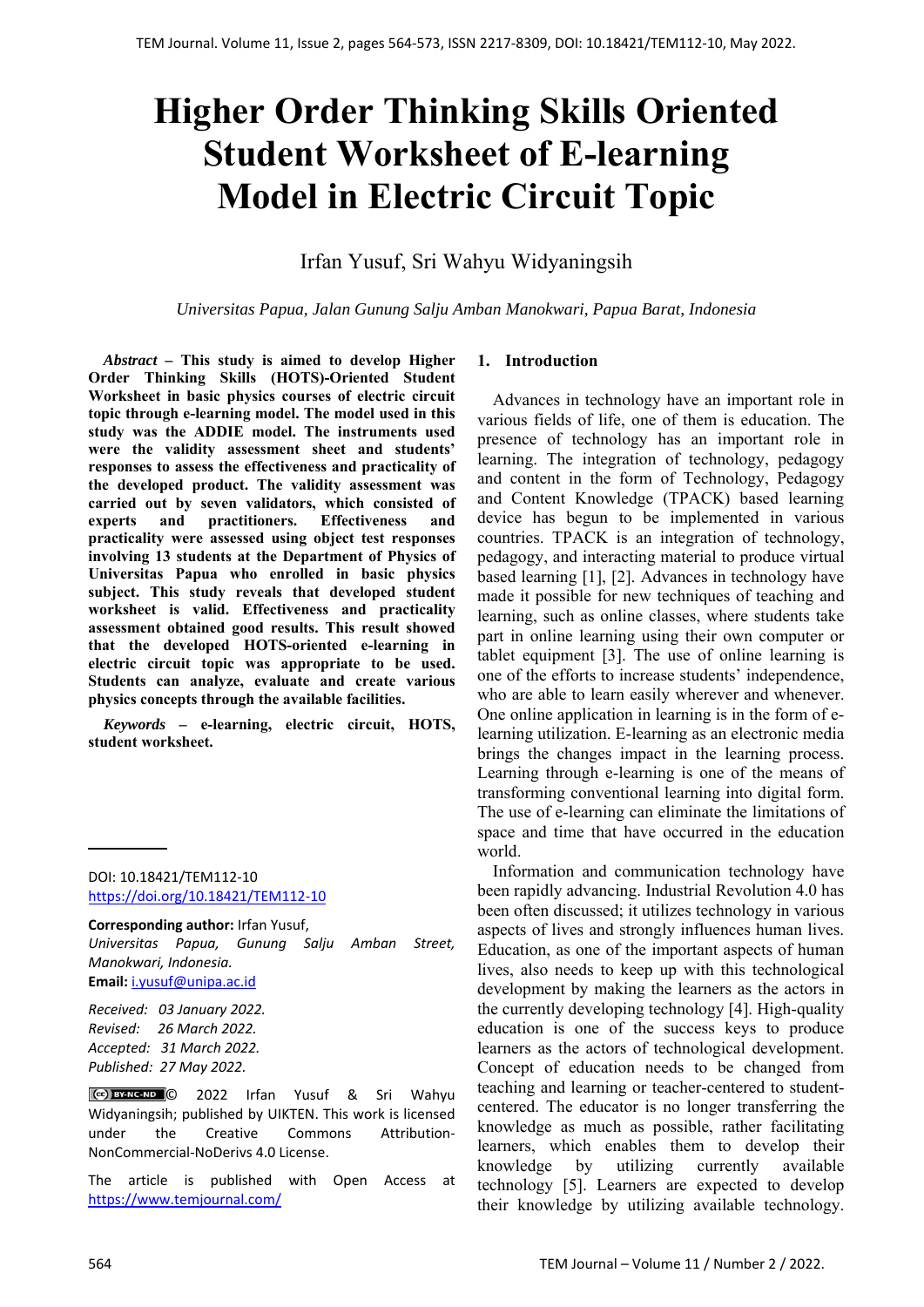The development of technology, especially the internet technology, has broadened the coverage of information, such as access to digital learning sources and both interactions with the lecturers and among learners [6]. Utilization of internet technology in learning and e-learning facilitate learners and teachers without any time and space limitations [7]. Through e-learning media, a teacher presents various learning facilities to support online learning.

Learning facilities could be the provision of qualified teaching materials that can be easily accessed by learners [8]. One of the efforts to help learners in learning is the provision of the worksheet to guide them in learning [9]. The worksheet is integrated into online learning or e-learning; thus, learners could access them anytime, anywhere. The designed worksheet is expected to train learners' ability to solve presented problems. Problem-solving ability is very important for students, especially students of higher education institutions, to prepare them for the job market. Problem-solving skills can be developed through higher order thinking skills (HOTS). HOTS is the highest level of thinking within the cognitive ability hierarchy [10]. The level of cognitive ability hierarchy is generally modeled after Bloom taxonomy from the level of knowing to creating [11]. The first three levels are categorized as Lower Order Thinking Skills (LOTS), while the next three levels are categorized as Higher Order Thinking Skills (HOTS) as shown in Figure 1. [12].



*Figure 1. Revised Bloom Taxonomy Pyramid* 

The problem experienced today is the low ability of students' HOTS. Students still find it difficult to develop their ability to apply, evaluate and create. The limited facilities and infrastructure available is one of the inhibiting factors in increasing the capacity of the HOTS. Therefore, innovation in learning is needed so that students' HOTS abilities can be improved. Low HOTS ability of the students could be developed through the presentation of problems related to daily lives, which encompasses analyzing ability, evaluating ability, and creating ability [10], [13]. Through the HOTS ability, it is expected that learners could accomplish various learning problems. To realize the HOTS, students need to be more active in learning [11]. Each teacher is expected to be able to train HOTS ability to the learners in each subject.

Physics is a difficult subject. Physics learning is considered as the highest level of thinking [14]. It needs innovation and creativity to teach physics to be easily understood by students. Availability of sufficient learning resources is one of the supporting factors that enable the students to understand the materials properly. Presentation of learning materials such as student worksheet integrated with HOTS is expected to help them in solving problems. The currently available worksheet is yet able to make students think in HOTS level. Most of the worksheets are presented in the form of work procedure. The currently available worksheet provides fewer chances for students to think creatively in designing their experiments. Student worksheets can be presented interactively which emphasizes problem solving and conceptual understanding. The results showed that 68% of students preferred interactive worksheets to textbooks (29%) and homework (32%) [15]. Similarly, the experimental and control group students' post-test scores demonstrated that the experimental group students who were taught using problem-solving-based worksheets were more effective than the control group students who were taught using standard assignments ( $t=23,23$ ;  $p<0,05$ ) [16]. Student worksheets need to be made attractively so that students' thinking skills can be developed. Presentation of the appropriate worksheet can help students to become creative and develop their HOTS ability. Utilization of HOTS-oriented e-learning model worksheet provided the students with the opportunity to access the learning materials and carry out experiment anytime anywhere. It is expected that through the utilization of such worksheet, students' HOTS could be developed. This study is aimed to develop HOTS-Oriented Student Worksheet in basic physics courses of electric circuit topic through elearning model. The worksheets developed are expected to be effective and practical to be used by students who can ultimately develop their HOTS abilities.

# **2. Methodology**

This study was an ADDIE development model consisting of Analyze, Design, Development, Implementation, and Evaluation stages [17]*.* The ADDIE model was used to describe the systematic approach to development. Because the product being produced was a learning medium rather than a software engineering project, the ADDIE technique was appropriate for the product development process.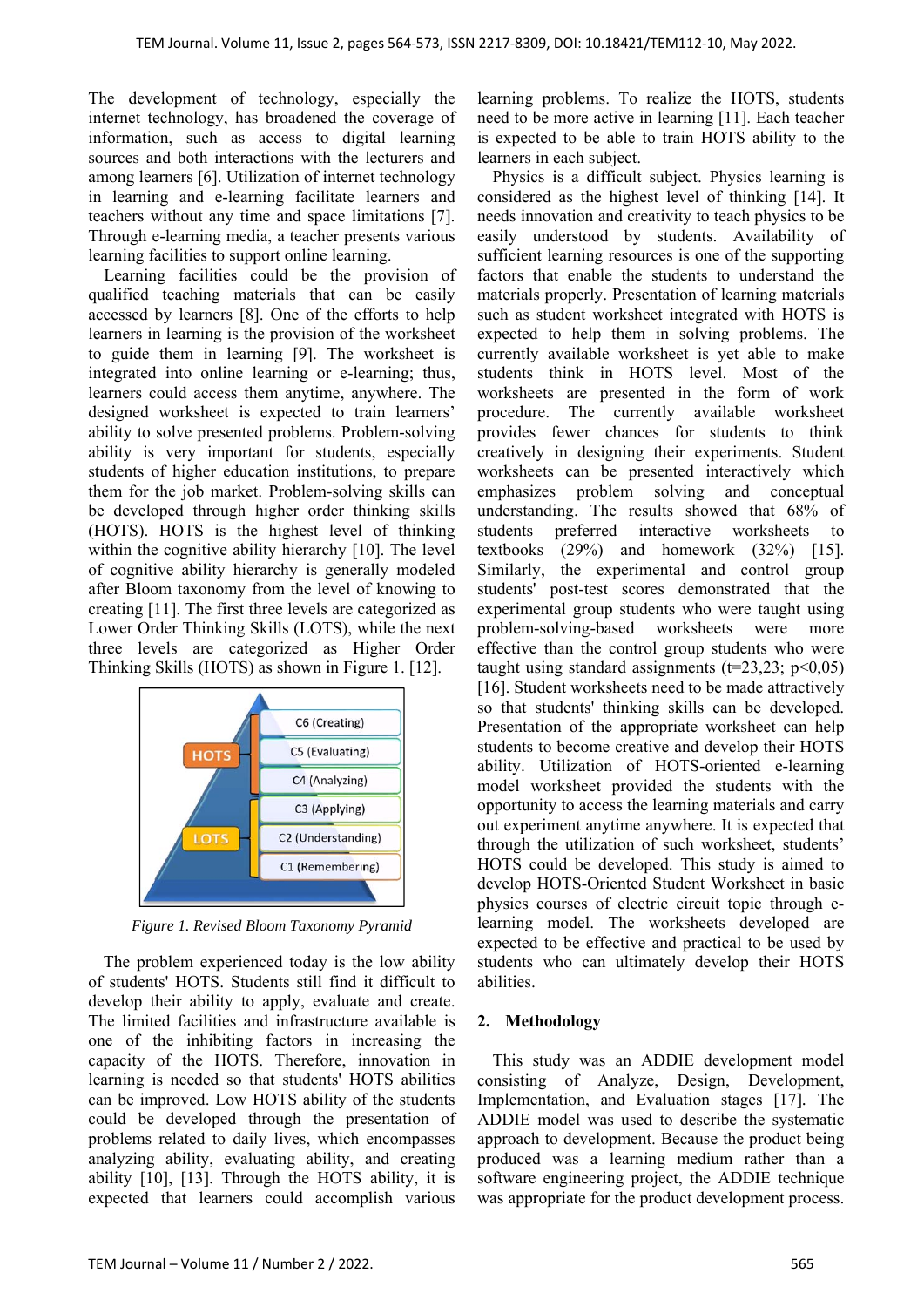The ADDIE model with its components can be illustrated in Figure 2.



*Figure 2. ADDIE stages in designing Higher Order Thinking Skills (HOTS)-oriented student worksheets* 

# *Analysis*

The analysis stage is a needs analysis process in the form of determining the goal of developing student worksheets, identifying problems, analyzing assignments and determining the format of student worksheets to be applied. The results obtained are in the form of problem identification related to the design needs of student worksheets that are presented in the previously developed e-learning. In the development and implementation of e-learning in basic physics courses, there are several needs that must be met. These needs include the availability of good e-learning facilities. The resource used to support e-learning is Moodle LMS.

## *Design*

The design of the student worksheet will be established at this point. At this point, the display styles for student worksheets are organized based on the findings of the needs analysis. Students' worksheets are created by presenting a variety of challenges that need them to use their HOTS skills. The student worksheets are then given in an elearning format so that they may be accessed online by students.

# *Develop*

Everything needed for creating or organising student worksheets has been created at this point. Student worksheets and validation are also done at this point, with the help of measurement experts, physics education experts, physicists, and practitioners. Instruments used in this study were the validation sheets. The validation sheet was used to assess the validity of the content from the developed students' worksheet. The validation involved seven validators consisted of experts' validators from the Universitas Negeri Yogyakarta and practitioners' validators from the Universitas Papua. Validators

assessment consisted of an assessment on the content appropriateness aspect, presentation aspect, language aspect, and graphic aspect [18]. Aiken' V formula was used to analyze the data [19]. This formula was also used to assess whether the developed students' worksheet (SW) fulfilled the validity criteria.

$$
V = \frac{\sum s}{n(c-1)}
$$

V is the validator agreement index regarding the validity of the items, s is the score of the validator's assessment minus the lowest score of the assessment, while n is the number of validators, and c is the number of categories that can be selected by the validator. The entire statement is valid if the V Aiken index value is in the range of 0.37 to 1 [20]. The V Aiken value of each statement is calculated based on the item assessed by each validator. At this stage, evaluation is also carried out, namely revising student worksheets based on suggestions for improvement from each validator. The validator provides input directly on the student worksheets and provides an assessment on the observation sheet based on the aspects and assessment statements presented in Table 1.

*Table 1. Aspects and statements assessed by the validator* 

| No. | Aspects                | <b>Statements</b> |                                     |  |  |
|-----|------------------------|-------------------|-------------------------------------|--|--|
|     |                        | a.                | The suitability of the student      |  |  |
|     |                        |                   | worksheet with the experiments      |  |  |
|     | Aspect of              | b.                | Encourage students' curiosity       |  |  |
|     |                        | $c_{\cdot}$       | Develop students' HOTS              |  |  |
| 1   | content                | d.                | Able to guide students in           |  |  |
|     | feasibility            |                   | understanding the virtual           |  |  |
|     |                        |                   | experiment                          |  |  |
|     |                        | e.                | Suitability of the students'        |  |  |
|     |                        |                   | worksheet with the media used       |  |  |
|     | Presentation<br>aspect | a.                | Student worksheet presentation      |  |  |
|     |                        |                   | technique attracts attention        |  |  |
| 2   |                        |                   | b. Able to support the              |  |  |
|     |                        |                   | implementation of a virtual         |  |  |
|     |                        |                   | experiment                          |  |  |
|     | Language<br>aspects    | a.                | Language grammar                    |  |  |
| 3   |                        | b.                | Correct spelling                    |  |  |
|     |                        | c.                | Appropriate terms                   |  |  |
|     |                        | d.                | Appropriate punctuation             |  |  |
| 4   | Integrity<br>a.        |                   | Text clarity                        |  |  |
|     | aspect                 | b.                | Illustration clarity (figure/table) |  |  |

## *Implementation*

At this stage, the application of student worksheets that had been developed was carried out on the trial subject, namely students of the Department of Physics Education, Universitas Papua, who programmed a total of 13 Basic Physics Courses. The students who programmed the general physics course as the sample in this study were 13 people consisting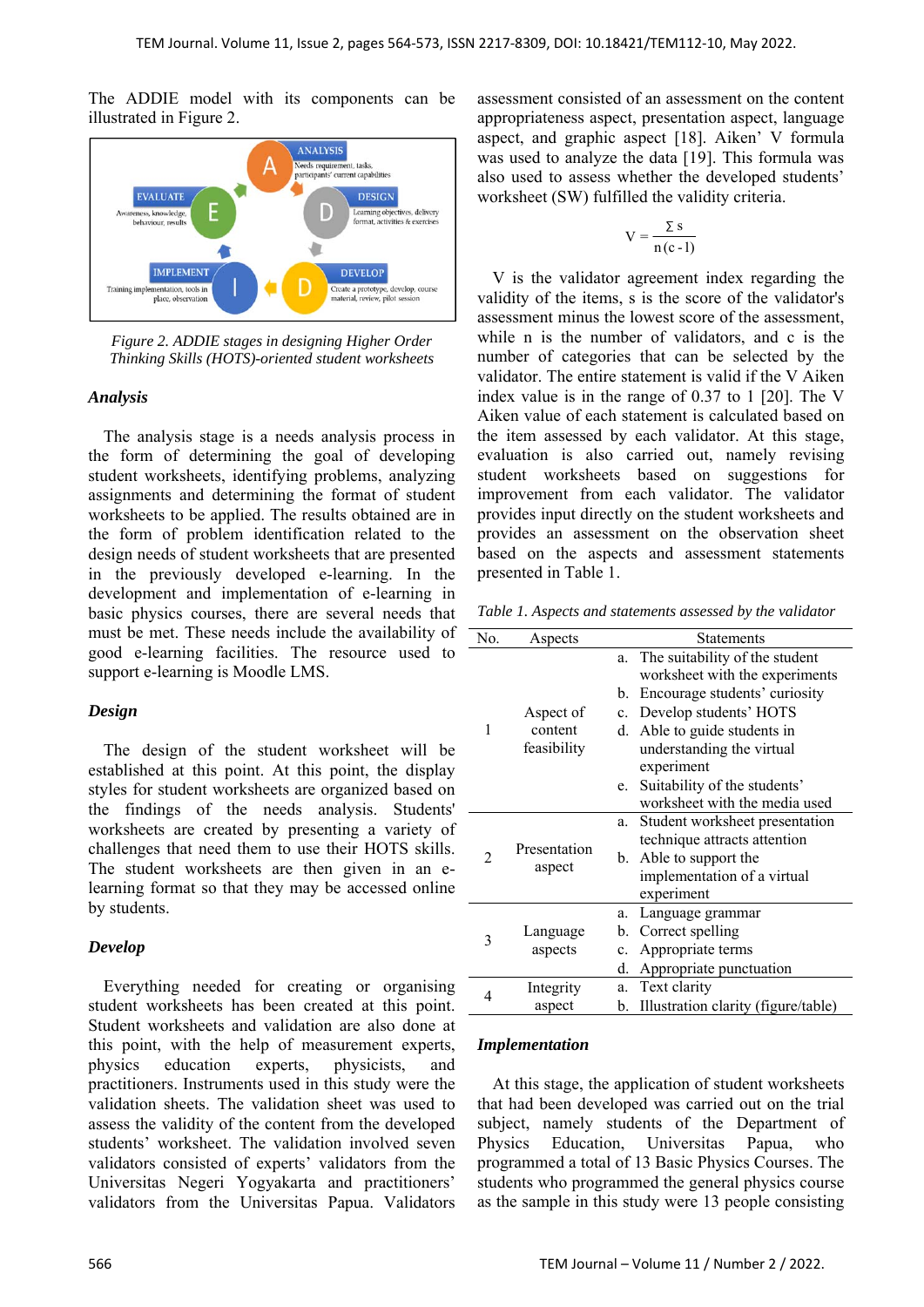of 6 men and 7 women. Students learn by using developed worksheets. The student's HOTS ability is measured after the application of learning using a worksheet. Students respond to the worksheets used after learning activities.

#### *Evaluation*

Evaluation is a process to see whether the worksheet developed is successful in accordance with initial expectations or not. The evaluation stage is carried out at each stage and is referred to as formative evaluation, the purpose of which is for revision needs [21]. For example, at the design stage, expert reviews are needed to provide input to the design that is being made. The evaluation stage is carried out after implementation, namely measuring student responses through giving a questionnaire. Students' responses questionnaire was used to measure the effectiveness and practicality of the developed worksheet. The statement on the students' responses assessment based on the effectiveness and practicality aspects is presented in Table 2. [22]. The description of the students' responses used the Rasch Model analysis [23].

*Table 2. Aspects and statements student responses to the worksheet* 

| Code<br>Statement<br>Aspect |                     |                |                                     |
|-----------------------------|---------------------|----------------|-------------------------------------|
|                             |                     |                | Utilization of students' worksheet  |
|                             | $+P1$               |                | (hereinafter will be referred to as |
|                             |                     |                | SW) can increase students'          |
|                             |                     |                | willingness to learn.               |
|                             | $+P2$               | b.             | SW functions to gain information    |
|                             |                     |                | related to physics learning         |
|                             |                     | $\mathbf{c}$ . | SW also assists in the              |
|                             | $+P3$               |                | implementation of virtual           |
| <b>Effectiveness</b>        |                     |                | experiments                         |
|                             | $+P4$               | d.             | Stimulates students' curiosity      |
|                             | $+P5$               | e.             | It can promote independent          |
|                             |                     |                | learning                            |
|                             | $+P6$               | f.             | Help students to develop analytical |
|                             |                     |                | skills                              |
|                             | $+P7$               | g.             | Help students to develop evaluate   |
|                             |                     |                | skills                              |
|                             | $+P8$               | h.             | Help students to develop invention  |
|                             |                     |                | skills                              |
|                             |                     | a.             | Presentation of experiment          |
|                             | $+P9$               |                | activities within the SW draws the  |
|                             |                     |                | attention of the students           |
|                             | $-$ P <sub>10</sub> | b.             | The text within the SW is hard to   |
| Practicality                |                     |                | be read                             |
|                             | $+P11$              | c.             | Figures, illustration, or graphic   |
|                             |                     |                | within the SW are attractive        |
|                             | $+P12$              | d.             | The content within the SW is        |
|                             |                     |                | presented in sequence               |

The research data were analyzed and described qualitatively. The data obtained are related to each other so that corroborating findings are produced. At the evaluation stage, a student's HOTS ability measurement was also carried out after the

implementation of learning. The analysis was carried out through the categorization of students' HOTS abilities based on Table 3. [24].

*Table 3. Category of student ability assessment* 

| Interval  | Category  |
|-----------|-----------|
| 76-100    | Very Good |
| 51-75     | Good      |
| $26 - 50$ | Less      |
| $0 - 25$  | Very Less |

#### **3. Results**

In the early stages, the LMS was developed using the Moodle Application. The development of the LMS was carried out through the previous systematic stages. The LMS is an initial display for the development of various further learning content, including student worksheets that will be developed. The initial display of e-learning used is shown in Figure 3.



*Figure 3. The initial display of e-learning at the Faculty of Teacher Training and Education, Universitas Papua* 

Moodle provides facilities that allow educators to enter a variety of media and learning resources for students. The media and learning resources in basic physics courses include learning materials in the form of videos, animations, simulations and virtual laboratories that allow students to conduct experiments directly through e-learning. The appearance of virtual laboratory media that is packaged in e-leaning is displayed in Figure 4.



*Figure 4. Facility of Virtual Laboratory Media in elearning of basic physics class*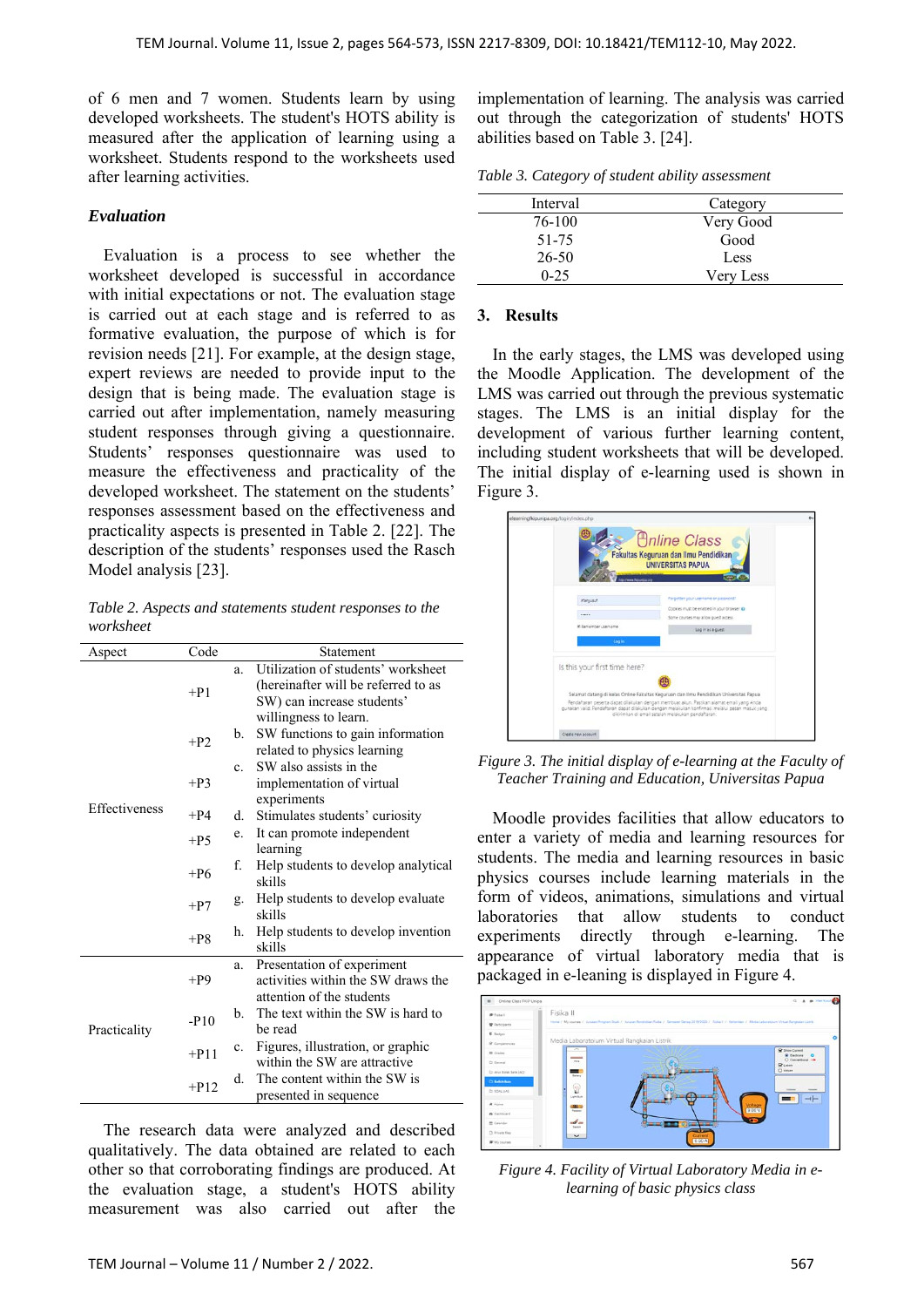The initial stage in the development of HOTSoriented e-learning model of students' worksheet is an analysis stage. The analysis was carried out on students' initial ability who enrolled in basic physics subject at the Department of Physics of Universitas Papua. Students' initial abilities were different as they came from different secondary school. Some students came from the science department or social department and the others were from a vocational school. These background differences become obstacles in learning. Some students can easily understand the material, but there are also some who need more explanation. The results of the analysis of student learning outcomes before using the worksheet are in Table 4.

*Table 4. Student learning outcomes before using the worksheet* 

| Learning Outcome<br>Interval | Number of<br><b>Students</b> | Category  |
|------------------------------|------------------------------|-----------|
| 76-100                       |                              | Very Good |
| 51-75                        |                              | Good      |
| $26 - 50$                    |                              | Less      |
| $0 - 25$                     | 10                           | Very Less |
| <b>Total of Students</b>     | 13                           |           |
| Average Value                | 32.99                        |           |
| Maximum Value                | 79.17                        |           |
| Minimum Value                | 12.50                        |           |
| <b>Standard Deviation</b>    | 22.15                        |           |
|                              |                              |           |

Students' learning outcomes before employing worksheets in learning revealed that just a handful of them received high marks. In addition, students' attitudes towards e-learning are also found. The students are not accustomed to learning online so that each feature and step to use it need to be introduced. Learning through e-learning using Moodle LMS is still difficult in its application. This is due to a number of factors, including: lecturers' adaptability is still in its early stages, students are not used to having real-time and forum-based discussions, and the material presented is still incomplete without video explanations or other supporting media, requiring students to study independently, resulting in the lecturer's answers not satisfying them. Therefore, it is very important to introduce the use of e-learning media as an initial step in this research.

Another problem currently is that during the Covid-19 pandemic learning is directed online so that innovation is needed to be able to convey learning properly. Students are expected to be active and develop their abilities even though learning is conducted online. Therefore, student worksheets are needed that include various content that can increase their creativity in learning, one of which is to develop the HOTS abilities.

The next analysis was learning achievement analysis. The basic physics topic studied in student worksheet learning is an electric circuit. The topic regarding electric circuit consists of the electric battery, electric current, Ohm law, series and parallel circuits of a resistor and capacitor, electric power, electromotive force, Kirchoff law, and Resistor-Capacitor (RC) circuit.

In the initial stages of the research, it was found that students were not accustomed to use e-learning. All this time, learning is always limited to face-toface class, so it needs adjustments for students. Therefore, it is very important for lecturers to introduce the use of various e-learning features before they are implemented. Guidelines for using elearning need to be provided both for lecturers and students so that various online learning activities can be optimized.

The course model of Moodle-based e-learning consists of 2 types, namely, weekly display model and material topic display model [25]. The application of e-learning in basic physics course is designed using the display of material topic. In each topic of the material are also presented the learning media in the form of modules, simulations and virtual experiments through virtual laboratory media.

The next step is design. In this design stage, the student worksheet model is designed. The developed worksheet consists of basic physics topic of an electric circuit. An electric circuit is one of the most difficult and abstract physics topics to be directly described in a real-life laboratory. At this stage, the design of the developed worksheet format is carried out.

The format of the worksheet is dynamic, meaning that students can directly access and fill out various findings that they have obtained during the learning activities carried out. The next in this study is a development study. This stage involves the creation of a worksheet that is connected with the e-learning. In this e-learning, virtual experiments on electric circuits are provided. Students are encouraged to do their virtual experiments based on the provided worksheet. There are four units of experiment on the developed student worksheet. Those are an experiment in Ohm law, series and parallel circuits, Kirchoff law, Superposition theory, and Loop current theory shown in Figure 5.

|                                         | $\alpha$ $\alpha$<br># eleaningflipunipa.org/course/view.php?id+5                                                                   |   |
|-----------------------------------------|-------------------------------------------------------------------------------------------------------------------------------------|---|
| Online Class FKIP Unipa<br>$\mathbf{H}$ |                                                                                                                                     |   |
| <b>W Folks N</b>                        | Kelistnican                                                                                                                         |   |
| <b>W</b> Participants.                  | <b>Campaign Perceivers Virtual</b>                                                                                                  | ø |
| <b>C</b> Eatles                         | <b>Ch.</b> Meda Laboratosum Vetual Kangsasan Listrik                                                                                | B |
| R Competendes                           | Fergunakan Media Laboratorium Virtual ini untuk Melakukan Percobaan Sesuai Lembar Kecia yang Disediakan pada Setiap Topik Materi    |   |
| <b>III</b> Grades                       | <b>The Template/Format Laurulan Percebaan</b>                                                                                       | R |
| C: General                              | though \$200° document.<br>Gunakan terriplate berikut untuk menuliskan laporan hasil percobian yang dilakukan.                      |   |
| C Arus Botak Balik (AC)                 | The Lembar Keija' Mahasiasa 1 Huturs Ohio                                                                                           | a |
| <b>Ct Kellmikan</b>                     | Setelah melakukan percobaan, mahasilwa diharapkan mampuz                                                                            |   |
| I'M SOME UAS                            | 1. Marnoeragakan pengukuran tegangan listrik.<br>2. Memperagakan pengukuran arus listrik.                                           |   |
|                                         | 3. Menginterpretasikan grafik tegangan dan anus.                                                                                    |   |
| <b>W</b> Florida                        | 4. Menentukan besar hambatan suatu penghantan.                                                                                      |   |
| @ Dishboard                             |                                                                                                                                     |   |
| 筒 Calendar                              | Leonar Praktisum 1 Huisan Olan                                                                                                      | 図 |
| <sup>7</sup> Private New                | Setelah melakukan percobaan Hukum Ohm, Anda diharapkan mengumpukan laporan percobaan sesuai template Bornatt laporan yang tersedia. |   |

*Figure 5. The feature of student worksheet with e-learning model*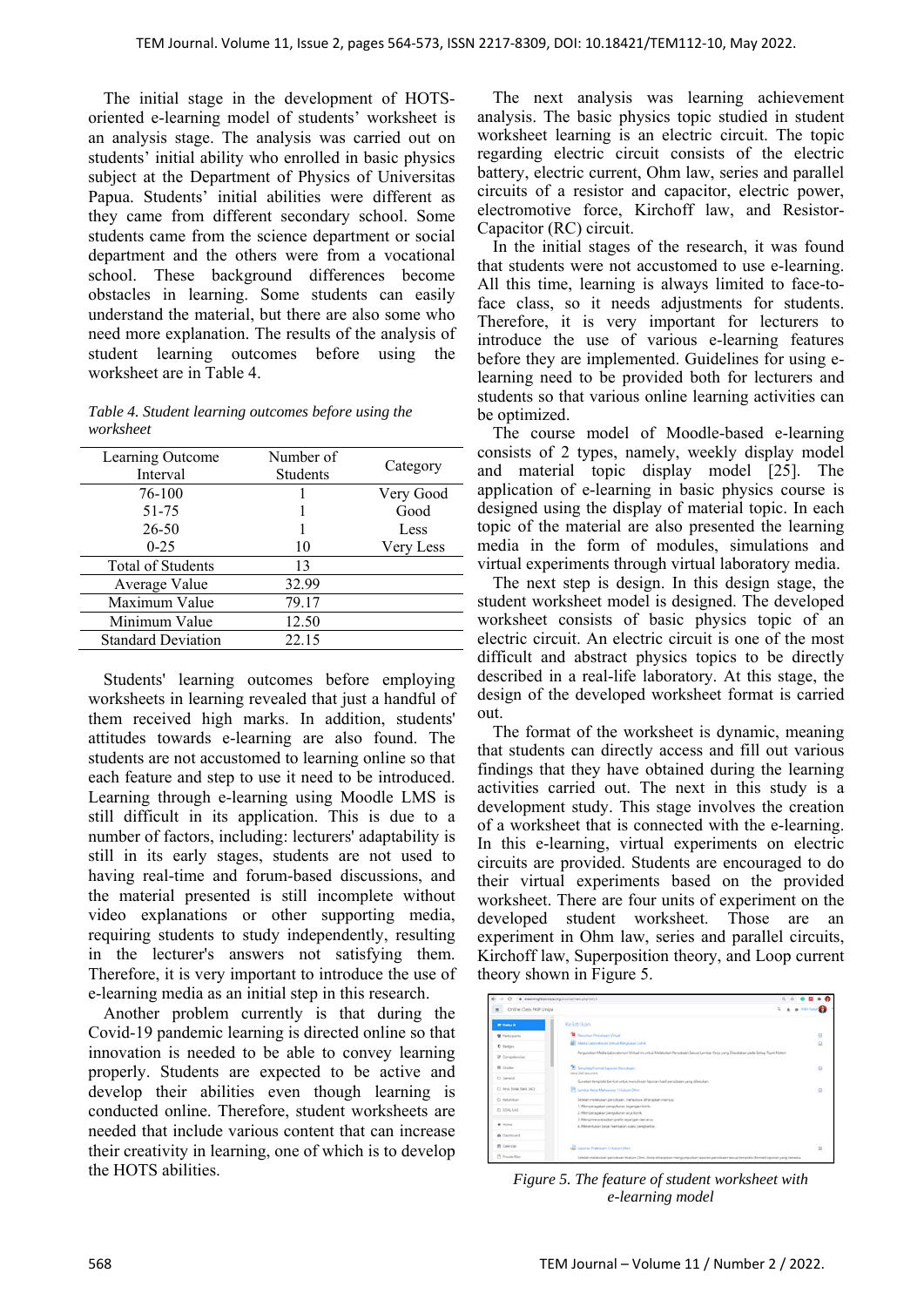The feature of student worksheet with e-learning model and the feature of one of the worksheet content with HOTS orientation are shown in Figure 6. The worksheet is interactive. Students can control various facilities, namely data collection and direct input of observed values. The problems presented are related to the HOTS problems, so it is hoped that students can develop their HOTS abilities, especially when filling out the worksheets.

|                                                         | RANGKAIAN SERI DAN PARALEL                                                                                                                                                                                                                                                                                                                                                                                                                                                                                                                                                                                                                                                                                                                                                                                                                                                                                                                                                                                                                                                         |
|---------------------------------------------------------|------------------------------------------------------------------------------------------------------------------------------------------------------------------------------------------------------------------------------------------------------------------------------------------------------------------------------------------------------------------------------------------------------------------------------------------------------------------------------------------------------------------------------------------------------------------------------------------------------------------------------------------------------------------------------------------------------------------------------------------------------------------------------------------------------------------------------------------------------------------------------------------------------------------------------------------------------------------------------------------------------------------------------------------------------------------------------------|
| Li Tatisan                                              |                                                                                                                                                                                                                                                                                                                                                                                                                                                                                                                                                                                                                                                                                                                                                                                                                                                                                                                                                                                                                                                                                    |
| Setelah melakukan pencobaan, mahasiswa dihangkan mampu: |                                                                                                                                                                                                                                                                                                                                                                                                                                                                                                                                                                                                                                                                                                                                                                                                                                                                                                                                                                                                                                                                                    |
|                                                         | 1. Menyelidiki hubungan antara arus total dan arus pamial dan antara resistansi total dan resistansi pamial dalam rangkaian.                                                                                                                                                                                                                                                                                                                                                                                                                                                                                                                                                                                                                                                                                                                                                                                                                                                                                                                                                       |
|                                                         | 2. Menyelidiki hukum yang berlaku untuk arus, tegangan, dan resistansi dalam seluruh rangkaian ketika beberapa resistor tenambung secara seri dan paratel.                                                                                                                                                                                                                                                                                                                                                                                                                                                                                                                                                                                                                                                                                                                                                                                                                                                                                                                         |
| II. Davier Texter.                                      |                                                                                                                                                                                                                                                                                                                                                                                                                                                                                                                                                                                                                                                                                                                                                                                                                                                                                                                                                                                                                                                                                    |
|                                                         | Sobush rangkalan lengkap yang mengangkut arus kontinu harus mengandung sebuah sumber tegangan ganak elektrik r. Satuan SI dari tegangan genak elektrik adalah volt (V).<br>Sebuah sumber tegangan mempertahankan selisih potensial yang konstan dan mempunyai suatu hambatan dalam r. Hukum. Ohm menyatakan bahwa selisih potensial V yang<br>melewati sebuah material sebanding dengan anus I yang melalui material tersebut, Vn IR, dimana Radalah resistansi material tersebut. Jika sebuah arus mengalir melalui<br>sebush sumber dari terminal negatif b ke terminal positif a, sellsih potensial V_ dontara terminal terminal terranal statuh,V_= z - Ir dimana V_= IR_Jka digabungkan, z - Ir = IR<br>atau 1 = c / (R + r), Anus listrik vang mengalir dalam sebuah rangkalan seri akan mengalir melalui setiap konponen dalam rangkalan. Jika dua atau lebih resistor terhubung secara<br>paralel, maka mereka diliwati arus listrik I yang sama diantara kedua ujungnya. Untuk mencari resistansi ekuivalen R., dari semua resistar, jumlahkan semua resistansi resistar. |
|                                                         | R. - R1+ R2+R3+  R1                                                                                                                                                                                                                                                                                                                                                                                                                                                                                                                                                                                                                                                                                                                                                                                                                                                                                                                                                                                                                                                                |
|                                                         | Apabila dua atau lebih komponen terhubung secara paralal, maka komponen tersebut memiliki beda potensial yang sama diantara kedua ujungnya. Untuk mencari resistansi<br>eku/valen R., dari semua resistor, jumlahkan kebalikan dari semua resistansi resistor dan ambil kebalikan dari hasil penjumlahan.                                                                                                                                                                                                                                                                                                                                                                                                                                                                                                                                                                                                                                                                                                                                                                          |
|                                                         | $R_{\alpha} = 1/R_1 + 1/R_2 + 1/R_3 + \dots$ 1.12                                                                                                                                                                                                                                                                                                                                                                                                                                                                                                                                                                                                                                                                                                                                                                                                                                                                                                                                                                                                                                  |
|                                                         |                                                                                                                                                                                                                                                                                                                                                                                                                                                                                                                                                                                                                                                                                                                                                                                                                                                                                                                                                                                                                                                                                    |
| TIT, ratuals throw-loan.                                |                                                                                                                                                                                                                                                                                                                                                                                                                                                                                                                                                                                                                                                                                                                                                                                                                                                                                                                                                                                                                                                                                    |
| A. Percobaan 1: Rangkalan Seri                          |                                                                                                                                                                                                                                                                                                                                                                                                                                                                                                                                                                                                                                                                                                                                                                                                                                                                                                                                                                                                                                                                                    |
|                                                         | 1. Pasarıglah rangkaian listrik dengan menggunakan inedia laboratorium virtual seperti Gambar 2.1.                                                                                                                                                                                                                                                                                                                                                                                                                                                                                                                                                                                                                                                                                                                                                                                                                                                                                                                                                                                 |
|                                                         | <b>If</b> Your Locat<br><b>B</b> Immin<br>O Growthra 14<br><b>SF</b> Laborator<br>Ci sina<br>and loss<br>sin and a<br>e<br><b>SALE</b><br>$-400 -$<br><b>Solar</b><br><b>Balanchusette</b><br>$-1$<br>$\sim$<br>$\rightarrow$<br>$= 1$                                                                                                                                                                                                                                                                                                                                                                                                                                                                                                                                                                                                                                                                                                                                                                                                                                             |
|                                                         |                                                                                                                                                                                                                                                                                                                                                                                                                                                                                                                                                                                                                                                                                                                                                                                                                                                                                                                                                                                                                                                                                    |

| Online Class FKIP Unipa<br>≕ |     |                          |                 |                                  |                                                                                                             |                                                       |                   |                      |
|------------------------------|-----|--------------------------|-----------------|----------------------------------|-------------------------------------------------------------------------------------------------------------|-------------------------------------------------------|-------------------|----------------------|
| Fisika II                    |     | IV Tabulasi Data         |                 |                                  |                                                                                                             |                                                       |                   |                      |
| <b>M</b> Participants        |     |                          |                 | A. Percobaan 1: Hukum Kirchoff 1 |                                                                                                             |                                                       |                   |                      |
| <b><i>U</i></b> Badges       |     |                          |                 |                                  | Tabel 3.1. Hasil Pengamatan Percobaan 1 Hukum Kirchoff 1                                                    |                                                       |                   |                      |
| Competencies                 | No. | $V_{1}$<br>(volt)        | $V_2$<br>(volt) | $V_2$<br>$($ volt $)$            | A <sub>1</sub>                                                                                              | A <sub>2</sub><br>(ampere) (ampere) (ampere) (ampere) | A <sub>1</sub>    | A <sub>4</sub>       |
|                              |     |                          |                 |                                  |                                                                                                             |                                                       |                   |                      |
| <b>III</b> Grades            |     |                          |                 |                                  |                                                                                                             |                                                       |                   |                      |
| C) General                   |     |                          |                 |                                  |                                                                                                             |                                                       |                   |                      |
| C) Arus Bolak Balik (AC)     |     |                          |                 |                                  |                                                                                                             |                                                       |                   |                      |
| <b>C3 Kelistrikan</b>        |     |                          |                 |                                  |                                                                                                             |                                                       |                   |                      |
| CI SOAL UAS                  |     |                          |                 |                                  | B. Percobaan 2: Hukum Tegangan Kirchoff.<br>Tabel 3.2. Hasil Pengamatan Percobaan 2 Hukum Tegangan Kirchoff |                                                       |                   |                      |
| # Home                       | No. | V <sub>x</sub><br>(volt) | $V_2$<br>(volt) |                                  | V <sub>3</sub><br>(volt)                                                                                    | $V_A$<br>(volt)                                       | $V_{5}$<br>(volt) | $\wedge$<br>(ampere) |
| <b>@</b> Dashboard           |     |                          |                 |                                  |                                                                                                             |                                                       |                   |                      |
|                              |     |                          |                 |                                  |                                                                                                             |                                                       |                   |                      |
| <b>M</b> Calendar            |     |                          |                 |                                  |                                                                                                             |                                                       |                   |                      |
| <sup>7</sup> Private files   |     |                          |                 |                                  |                                                                                                             |                                                       |                   |                      |

*(a)* 

#### *(b)*



Validation of the developed worksheet was also carried out in the development stage. Validation involved seven validators, which consisted of expert validators from the Universitas Negeri Yogyakarta and practitioner validators from the Universitas Papua. The validators' assessment showed a valid result for each assessed aspects as shown in Table 2. The calculated V Aiken was higher than the V Aiken table value. The value was 0.76 for the seven validators with 4-item assessments.

The validation was carried out directly through the discussion process with validators. There was various input from validators. The validators suggested revising the content as there was some material

description that was less appropriate with the experiment objectives. Meanwhile, for the graphics aspect, validators recommended that the worksheet be equipped with better resolution pictures. Thus, it would be easy for students to read. Another recommendation was from the language aspect, where it was recommended that each formula be numbered and clear and consistent unit were used, such as in the strength of electric current unit; it should be written A (not Ampere). Further, the recommendation and input from the validators were considered to revise the worksheet. The result of validators' assessment on the developed student worksheet is shown in Table 5.

|  |  | Table 5. Results of validator assessment |  |
|--|--|------------------------------------------|--|
|--|--|------------------------------------------|--|

| No.            | Aspects                             |    | Statements                                                                 |      | Aiken'V Category |
|----------------|-------------------------------------|----|----------------------------------------------------------------------------|------|------------------|
|                | Aspect of<br>content<br>feasibility | a. | The suitability<br>of the student<br>worksheet with<br>the experiments     | 0,86 | Valid            |
|                |                                     | b. | Encourage<br>students'<br>curiosity                                        | 0,86 | Valid            |
| 1              |                                     | c. | Develop<br>students' HOTS                                                  | 0,86 | Valid            |
|                |                                     | d. | Able to guide<br>students in<br>understanding<br>the virtual<br>experiment | 0,90 | Valid            |
|                |                                     | e. | Suitability of<br>the students'<br>worksheet with<br>the media used        | 0,81 | Valid            |
|                | Presentation                        | a. | Student<br>worksheet<br>presentation<br>technique<br>attracts attention    | 0,86 | Valid            |
| $\overline{2}$ | aspect                              | b. | Able to support<br>the<br>implementation<br>of a virtual<br>experiment     | 0,81 | Valid            |
|                |                                     | a. | Language<br>grammar                                                        | 0,90 | Valid            |
| $\overline{3}$ |                                     | b. | Correct spelling                                                           | 0,81 | Valid            |
|                | Language<br>aspects                 | c. | Appropriate<br>terms                                                       | 0,81 | Valid            |
|                |                                     | d. | Appropriate<br>punctuation                                                 | 0,81 | Valid            |
|                |                                     | a. | Text clarity                                                               | 0,81 | Valid            |
| 4              | Integrity<br>aspect                 | b. | Illustration<br>clarity<br>(figure/table)                                  | 0,76 | Valid            |
|                |                                     |    |                                                                            |      |                  |

The final stage in this study was evaluation. It was carried out to find the effectiveness and practicality of the developed media. Effectiveness and practicality were obtained through a questionnaire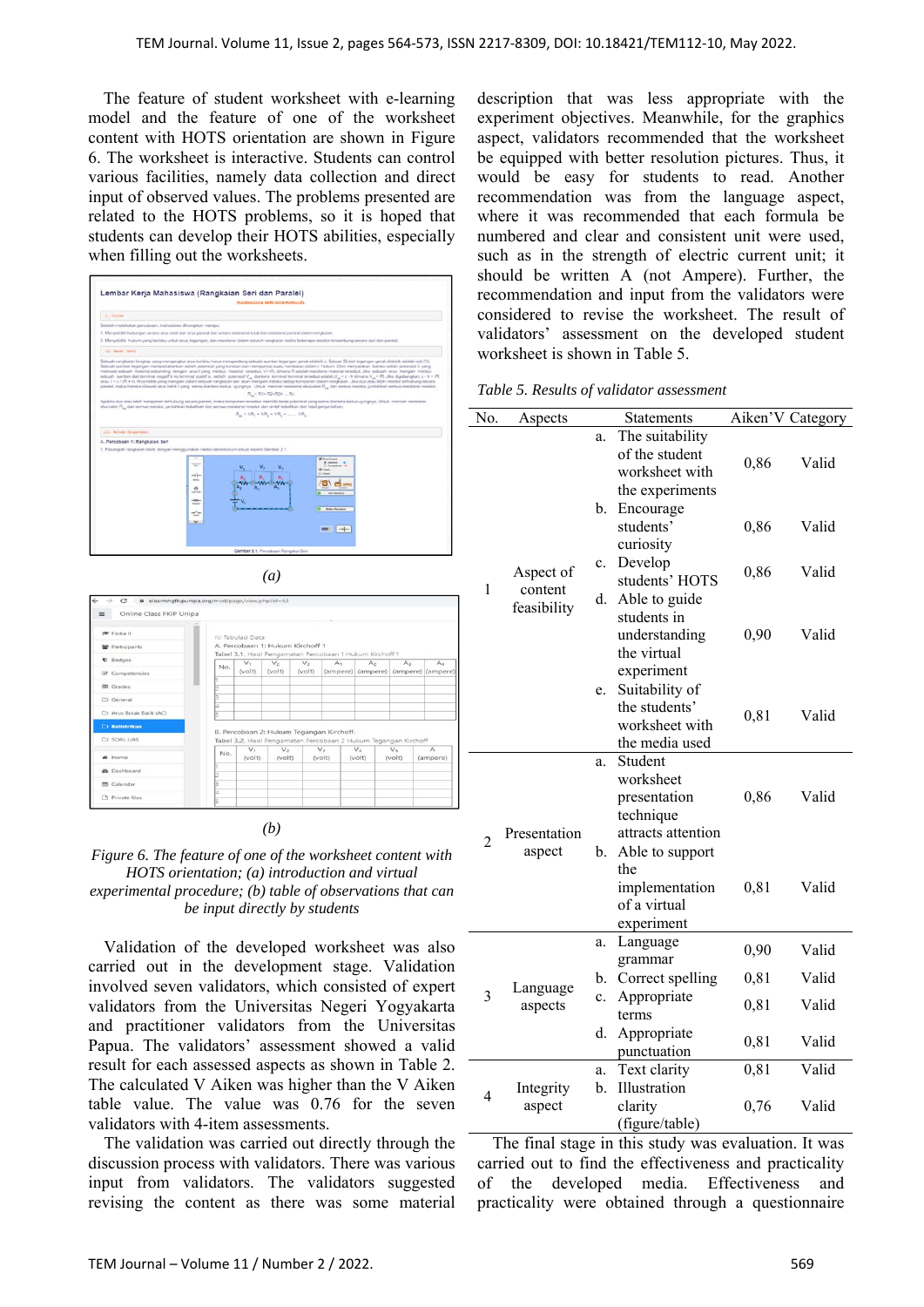distributed to obtain students responses. The result of the students' responses is presented in Figure 7. Figure 7. shows that in general, students' responses mostly agree with the developed learning media.



*Figure 7. Students' responses in using HOTS-oriented worksheet* 

The left side of Figure 7. showed that students with highest logit value or those who said they highly agree with the statements provided in the questionnaire were students number 09, 04, 10, 03, 05, 07, and 11. On the bottom left, it is seen that only one student who had low logit value is student number 08. On the right side of the picture, it is seen that there is one statement with the lowest agreement level, statement number P11. Statement P11 is related to the pictures, illustration, or graphics in the student worksheet. Because the e-learning media utilized featured varied information, such as virtual laboratory media, which was used to support the worksheets employed, student responses were low in this area compared to others. It is vital to be cautious in noting any changes in physical quantities that occur when running a virtual experiment medium [26]. The quality of the content display depends on the resolution of the computer or android phone used. If the computer or cellphone used to have a good resolution to show good quality pictures, then the quality of the pictures would be better. The wider the computer screen, the easier to carry out a virtual experiment. Hence, it is recommended to carry out a virtual experiment through the computer, and it is not recommended to carry out a virtual experiment through the android phone with a small screen display.

At the evaluation stage, an analysis of student learning outcomes was also carried out after learning. Student learning outcomes are related to their HOTS abilities after learning. The results of the student's HOTS ability assessment after learning are as shown in Table 6.

| Learning Outcome<br>Interval | Number of<br>Students | Category  |
|------------------------------|-----------------------|-----------|
| 76-100                       |                       | Very Good |
| 51-75                        | 3                     | Good      |
| 26-50                        | $\mathcal{L}$         | Less      |
| $0 - 25$                     |                       | Very Less |
| Total of Students            | 13                    |           |
| Average Value                | 81.50                 |           |
| Maximum Value                | 92.50                 |           |
| Minimum Value                | 23.50                 |           |
| <b>Standard Deviation</b>    | 13.14                 |           |
|                              |                       |           |

*Table 6. Student learning outcomes after using the worksheet* 

Table 6. shows that students tend to have high HOTS abilities after learning. There are 7 out of 13 people who have scores in the 76-100 range, while only 1 person has low scores in the 0-25 range. Students' HOTS abilities have increased when compared to their abilities before learning. This shows that students can develop their HOTS skills through learning activities carried out using developed worksheets.

## **4. Discussion**

Students need to be equipped with a good basic understanding of basic physics courses, especially in abstract concepts, one of which is in the material of electrical circuits. Basic physics subject becomes very important, as this subject is basic for several advanced subjects, which are related to physics science. Therefore, students' understanding of Basic Physics becomes crucial. Thus, learning media that can ease students to understand physics are needed [27].

Student worksheets that are presented through elearning are equipped with various facilities supporting the implementation of online learning that allows students to learn independently [28]. Various kinds of learning resources can be integrated directly through e-learning such as animation and simulation as well as interactive multimedia that makes it easy for students to understand the subject matter [29]. Learning through e-learning can train learning independence to develop their various abilities, one of which is the HOTS. This can be seen based on the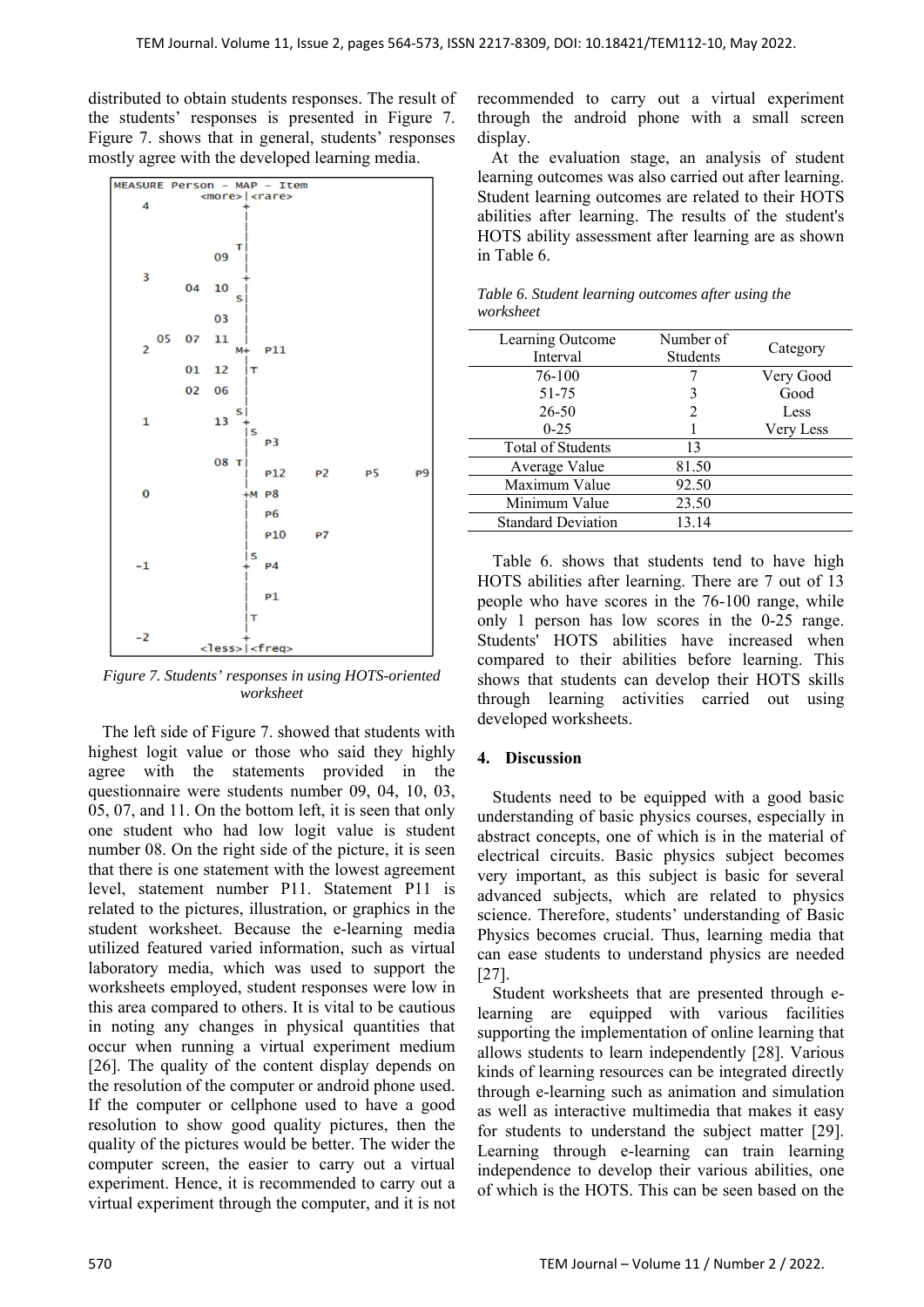acquisition of HOTS scores that have increased in each material topic given. The use of e-learning media in learning can train the students' HOTS ability because the subject matter contained can be accessed anytime and anywhere. Various learning resources that are packaged in e-learning are animation, simulation, interactive multimedia and virtual laboratory media that are HOTS-oriented, enabling students to develop their HOTS abilities.

The use of virtual laboratory media that is packaged with student worksheets through e-learning is one of the right solutions to make it easier for students to understand the subject matter. The lecturer provides a worksheet that demands students to carry out their own experience by utilizing the virtual laboratory that can be accessed through their accounts in e-learning media. Utilization of elearning student worksheet is an effective solution to develop students' skills, including the HOTS. Students HOTS can be developed through various problems presented within the worksheet. The problems include the ability to analyze, evaluate, and create, all of which are HOTS aspects. Students' ability in analyzing is shown through their ability in differentiating, sequencing, and giving specific characteristics based on the experiment that they have carried out. Evaluation skill is evident from their ability to check and to criticize the result of their experiment. Meanwhile, creation ability is evident from their ability in discovering ideas or planning the experiment that would be carried out [12]. The e-learning student worksheet contains various problems presented in the form of questions to train students' HOTS.

The result of measurement using Rasch modeling obtained the person measure of  $+1.95$  logit, which was larger than 0.00, which showed that the student agreed with the HOTS-oriented e-learning student worksheet. Students are more encouraged to learn using online-based worksheet due to its various facilities and the easiness to understand the presented materials [30]. Utilization of the HOTS-oriented elearning student worksheet could encourage positive responses from students toward physics learning.

The students considered that the use of student worksheets consisting of various learning resources such as animation, simulation, multimedia or virtual laboratories in e-learning should be further improved. The use of these media can increase their understanding and can create a more interesting learning atmosphere. In addition to using these media, problems in the form of HOTS questions play an important role in increasing students' HOTS. Therefore, the lecturer designs each meeting with HOTS problems which is expected to provide understanding material for the students in order to create a meaningful learning atmosphere.

The use of student worksheets through e-learning makes it easy for students to learn because it can be accessed whenever and wherever they are. Students are required to do more activities in learning. Through e-learning, lecturers are no longer the only source of learning, but students can obtain various kinds of reading resources by utilizing digital search facilities provided either on e-learning or free access on the internet [31].

In general, students approve learning through the use of student worksheets that are presented on elearning. Students have more time to learn compared to conventional learning because they can access subject matter whenever and wherever they are [32]. The use of e-learning media can also foster student learning independence. Learning by utilizing Moodle media has an impact on students' attitudes, such as they are more likely to be trained to learn and discover a concept independently [33]. Students are seen actively learning through the use of e-learning media. Lecturers as facilitators provide a variety of reading resources that can be freely accessed by students so that they can develop their thinking skills especially the HOTS abilities. The HOTS ability can be developed through a training process by getting students to learn solving their HOTS problems. The e-learning media used are equipped with a variety of subject matter that requires them to think in HOTS. Based on the results of the assessment on the effectivity and practicality of e-learning media by students, it can be concluded that learning through elearning is effective and has a good impact on their HOTS abilities, so that they can be further applied in learning.

In terms of lecture activities through e-learning, students prefer the task of conducting virtual experiments over the virtual laboratory media provided on e-learning. Virtual laboratory media are effectively integrated in e-learning because students can practice their ability to find concepts without any limitation of time and place [34]. Through virtual experiments on e-learning, students can directly simulate the online material learned [35]. The worksheets provided can be used to guide them through virtual experiments.

Students believe that worksheets allow them to study at their own speed rather than being confined to being physically present in class. Although it has advantages, student worksheets through e-learning also have disadvantages such as lack of involving the social aspects of students because there is no direct interaction between students and lecturers or among students themselves. Another obstacle is the lack of availability of supporting facilities for the implementation of learning through e-learning such as internet facilities (maybe this is related to the problem of the availability of electricity, cellular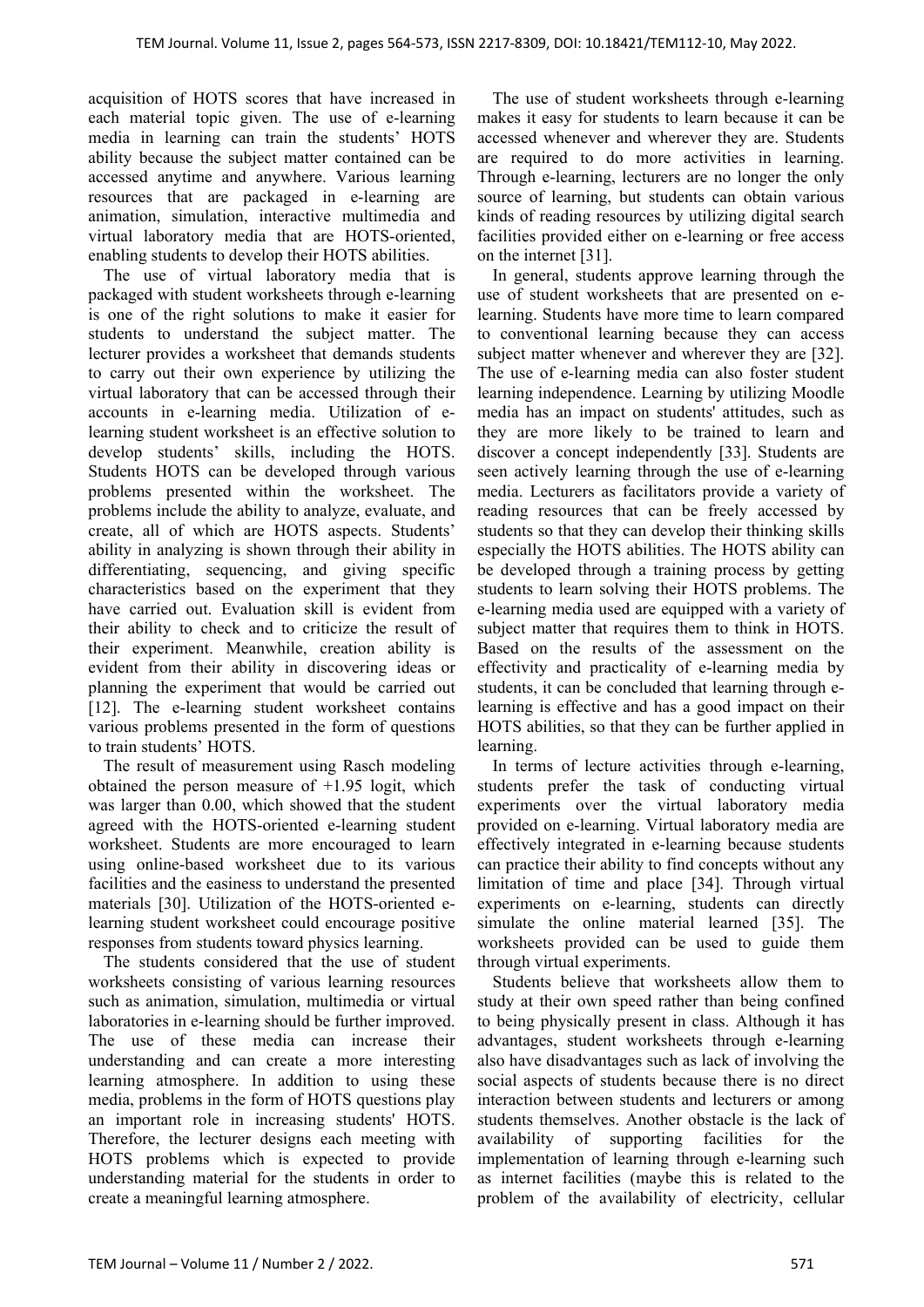networks, or computers). This is also an obstacle especially at the Universitas Papua, in which the lack of internet facilities provided by the campus to students.

## **5. Conclusion and Implications**

In general, the development of HOTS-oriented elearning student worksheet was valid from all aspects including, content appropriateness, presentation aspect, language aspect, and graphics aspect. Utilization of this e-learning model through try-out on students at the department of physics at the Universitas Papua who enrolled in basic physics subject reveal effective and practical results. Most of the students responded that they highly agree with the utilization of this HOTS-oriented e-learning student worksheet in Electric Circuit. The use of student worksheets has implications for increasing their HOTS abilities in learning. Students can analyze, evaluate and create various physics concepts through the available facilities. Students can find concepts and experience the process directly through the worksheets provided on e-learning. This shows that the developed student worksheet is appropriate to be used. It is recommended that further trials with wider and larger test subjects and its utilization for various subjects be carried out.

## **References**

- [1]. Malik, S., Rohendi, D., & Widiaty, I. (2019, February). Technological pedagogical content knowledge (TPACK) with information and communication technology (ICT) integration: A literature review. In *5th UPI International Conference on Technical and Vocational Education and Training (ICTVET 2018)* (pp. 498-503). Atlantis Press. https://doi.org/10.2991/ictvet-18.2019.114
- [2]. Elas, N., Majid, F., & Narasuman, S. (2019). Development of technological pedagogical content knowledge (TPACK) for english teachers: The validity and reliability. *International Journal of Emerging Technologies in Learning (IJET)*, *14*(20), 18-33.
- [3]. Syynimaa, N. (2018). Teaching on Hybrid Courses: Insights from Commercial Online ICT-Training. In *International Conference on Computer Supported Education*. SCITEPRESS Science and Technology Publications.
- [4]. Suryani, A. (2017). "I am an Old Car, My Engine is not Powerful Anymore," A Senior Teacher's Voice on his ICT Learning, Obstacles and Its' Implications for Teachers' Development. *International Journal of Pedagogy and Teacher Education*, *1*(2), 177-191.
- [5]. Heggart, K., & Yoo, J. (2018). Getting the most from Google Classroom: A pedagogical framework for tertiary educators. *Australian Journal of Teacher Education*, *43*(3), 140-153. https://doi.org/10.14221/ajte.2018v43n3.9
- [6]. Martín-Blas, T., & Serrano-Fernández, A. (2009). The role of new technologies in the learning process: Moodle as a teaching tool in Physics. *Computers & Education*, *52*(1), 35-44. https://doi.org/10.1016/J.COMPEDU.2008.06.005
- [7]. Culliton, S. E., Bryant, D. M., MacDonald, S. J., Hibbert, K. M., & Chesworth, B. M. (2018). Effect of an e-learning tool on expectations and satisfaction following total knee arthroplasty: a randomized controlled trial. *The Journal of Arthroplasty*, *33*(7), 2153-2158.https://doi.org/10.1016/j.arth.2018.02.040.
- [8]. Sartika, D., Arsyad, A. A., & Mutmainna, M. (2018). Validity of Physics Lesson book Oriented Metacognitive Strategies for Problem Solving Skills of Teacher Candidates. *American Journal of Educational Research*, *6*(12), 1605-1608. https://doi.org/10.12691/education-6-12-3
- [9]. Astra, I., Wahyuni, C., & Nasbey, H. (2015). Improvement of Learning Process and Learning Outcomes in Physics Learning by Using Collaborative Learning Model of Group Investigation at High School (Grade X, SMAN 14 Jakarta). *Journal of Education and Practice*, *6*(11), 75-79.
- [10]. Tanujaya, B., Mumu, J., & Margono, G. (2017). The Relationship between Higher Order Thinking Skills and Academic Performance of Student in Mathematics Instruction. *International Education Studies*, *10*(11), 78-85.
- [11]. Winarti, C., Sunarno, W., & Istiyono, E. (2015). Analysis of higher order thinking skills content of physics examinations in madrasah aliyah. In *International Conference on Mathematics, Science, and Education 2015 (ICMSE 2015)* (Vol. 2015, pp. 32-38).
- [12]. Istiyono, E. (2018, September). IT-based HOTS assessment on physics learning as the 21st century demand at senior high schools: Expectation and reality. In *AIP Conference Proceedings* (Vol. 2014, No. 1, p. 020014). AIP Publishing LLC.
- [13]. Yusuf, I., & Widyaningsih, S. W. (2019, February). HOTS profile of physics education students in STEMbased classes using PhET media. In *Journal of Physics: Conference Series* (Vol. 1157, No. 3, p. 032021). IOP Publishing.
- [14]. Hakim, A., Liliasari, L., Setiawan, A., & Amir, M. (2019, February). Thermodynamics interactive multimedia to improve physics prospective teacher's generic science skills. In *Journal of Physics: Conference Series* (Vol. 1157, No. 3, p. 032026). IOP Publishing.
- [15]. Podolak, K., & Plattsburgh, S. (2013). Interactive Modern Physics Worksheets Methodology and Assessment by Students. *European Journal of Physics Education*, *4*(2), 27–31.
- [16]. Celikler, D. (2010). The effect of worksheets developed for the subject of chemical compounds on student achievement and permanent learning. *The International Journal of Research in Teacher Education*, *1*(1), 42-51.
- [17]. Aldoobie, N. (2015). ADDIE model. *American International Journal of Contemporary Research*, *5*(6), 68-72.